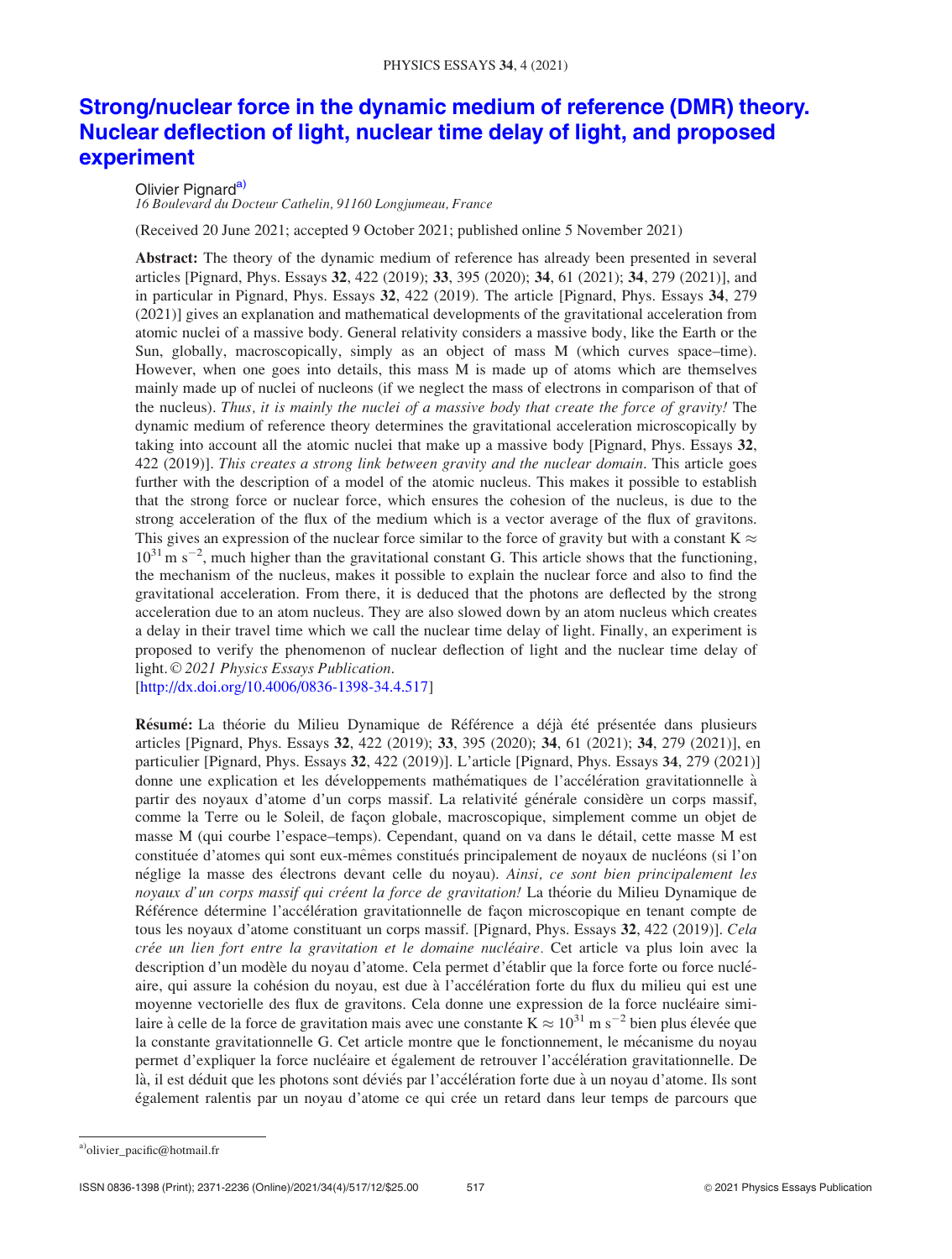nous appelons "le retard nucléaire de la lumière". Finalement, il est proposé une expérience afin de vérifier "la déflection nucléaire de la lumière" et "le retard nucléaire de la lumière."

Key words: Dynamic Medium of Reference; Gravitons Field; Strong Force; Nuclear Deflection of Light; Nuclear Time Delay of Light.

# I. CONCISE PRESENTATION OF THE THEORY OF THE DYNAMIC MEDIUM OF REFERENCE

Important preliminary remark:

This article does not present the theory of the Dynamic Medium of Reference (DMR).

To do this, refer to the article "Dynamic Medium of Reference: A new theory of gravitation"<sup>[1](#page-11-0)</sup> which is strongly recommended to have read to understand this article.

The theory of the dynamic medium of reference $\text{1}$  $\text{1}$  $\text{1}$  introduces a dynamic non-material medium which is present in the whole Universe.

The characteristics of this medium are as follows:

- This medium enables one to deduce a preferred frame of reference (PFR) or rather a REFERENCE in the whole Universe and at all scales.
- This REFERENCE enables one to obtain a privileged time. The present moment is universal, that is to say, the same in the whole Universe.
- This medium is also the medium of propagation of light.
- This medium verifies the principle of reciprocal action:
	- The medium is distorted by matter and energy like the space–time of general relativity.

- The warping of this medium determines the trajectories of the particles (material particles and light particles).

The presence of a massive body creates a flux of the medium (centripetal, that is to say, directed towards the center of gravity of the massive body) of speed,

$$
V_{\text{flux}} = \sqrt{\frac{2GM}{r}},\tag{1}
$$

and acceleration,

$$
\gamma_{\text{flux}} = \frac{GM}{r^2},\tag{2}
$$

where r refers to the distance to the center of gravity of the massive body.

In the framework of Lorentz/Poincaré theory, in the absence of a gravitational field, material clocks (in the reference frame R) undergo a physical dilatation of their period according to their speed with respect to the PFR according to the formula

$$
T = \gamma \cdot T_0 \quad \text{with} \quad \gamma = \left(1 - \frac{V_{R/\text{PFR}}^2}{c_0^2}\right)^{-1/2}.
$$
 (3)

Within the framework of Lorentz/Poincaré theory, in the absence of a gravitational field, material rulers (in the reference frame R) undergo a physical contraction of their length according to their speed with respect to the PFR according to the formula

$$
L = \frac{L_0}{\gamma} \quad \text{with} \quad \gamma = \left(1 - \frac{V_{R/\text{PFR}}^2}{c_0^2}\right)^{-1/2}.
$$
 (4)

In the presence of a massive body of mass M, the speed of the flux of the medium takes the following expression in the frame of reference linked to the massive body and at a distance r from the center of gravity of the massive body: $<sup>1</sup>$ </sup>

$$
\overrightarrow{V_{\text{flux}}} = -\sqrt{\frac{2GM}{r}} \overrightarrow{u_r}, \qquad (5)
$$

where  $\overrightarrow{u_r}$  denotes the unit radial vector directed towards the exterior of the massive body.

The effects undergone by material clocks and rulers due to their speed with respect to the medium (which allows us to define the preferred frame of reference) are the same as the effects they undergo by the centripetal movement of the medium due to a massive body. Since clocks and rulers are assumed to be fixed with respect to the massive body, the centripetal movement of the medium (of speed  $V_{flux}$ ) with respect to the center of gravity of the massive body can be interpreted as a movement of the clocks and rulers with respect to the medium.

The equivalence between the movement of the clocks and rulers with respect to the medium and the movement of the medium with respect to the clocks and rulers is a new way of stating the principle of equivalence.

In the presence of a massive body of mass M, material clocks undergo a physical dilatation of their period according to the following formula:<sup>1</sup>

$$
T = T_0.K(r) \quad \text{with} \quad K(r) = \left(1 - \frac{V_{\text{flux}}^2}{c_0^2}\right)^{-1/2}
$$

$$
= \left(1 - \frac{2GM}{c_0^2.r}\right)^{-1/2}.\tag{6}
$$

In the presence of a massive body of mass M, material rulers undergo a physical contraction of their length accord-ing to the following formula:<sup>[1](#page-11-0)</sup>

$$
L = \frac{L_0}{K(r)} \quad \text{with} \quad K(r) = \left(1 - \frac{V_{\text{flux}}^2}{c_0^2}\right)^{-1/2}
$$

$$
= \left(1 - \frac{2GM}{c_0^2 r}\right)^{-1/2}.
$$
 (7)

Light is slowed down by a gravitational field, and the expression of its speed is<sup>1</sup>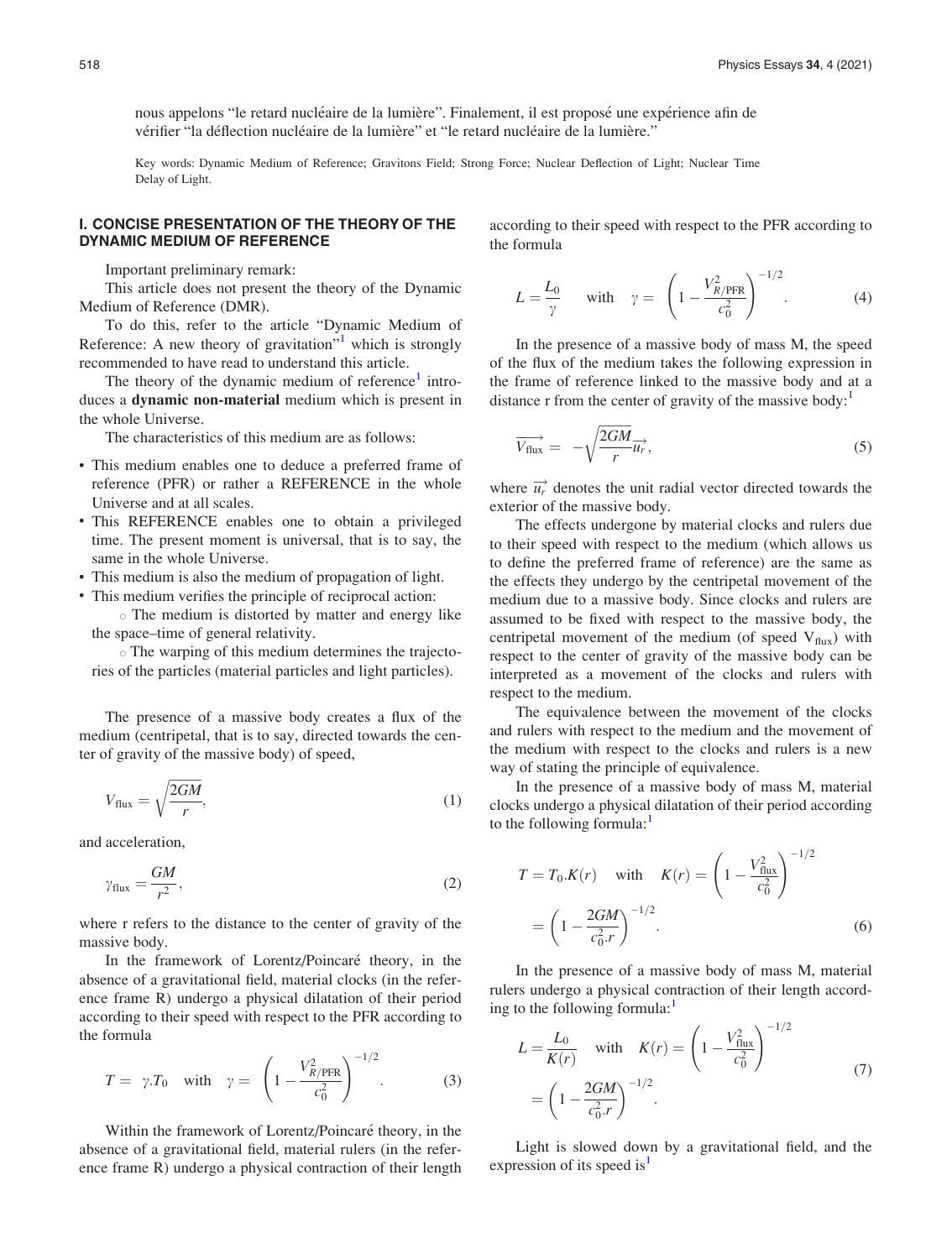$$
c = \frac{c_0}{K\sqrt{1 + (K^2 - 1)\cos^2\beta}}.
$$
\n(8)

We name  $\beta = (\overrightarrow{u_r}, \overrightarrow{c})$  the angle between the unit radial vector  $\overrightarrow{u_r}$  and the speed vector of light  $\overrightarrow{c}$ . The vector  $\overrightarrow{c_0}$  represents the speed vector of light if there was not any massive body.

In the case of a radial trajectory of the light, we have the following simple expression:

$$
c = \frac{c_0}{n(r)} = \frac{c_0}{K^2(r)}.
$$
\n(9)

If we call  $\varepsilon_0$  the permittivity and  $\mu_0$  the permeability of the medium without gravitational field, then we have  $c_0 = (\varepsilon_0 \mu_0)^{-1/2}.$ 

If we call  $\varepsilon$  the permittivity and  $\mu$  the permeability of the medium in the presence of a gravitational field created by a massive body of mass M, then we have  $c = (\varepsilon \mu)^{-1/2}$  with

$$
\varepsilon = \varepsilon_0 . \varepsilon_r = \varepsilon_0 \left( 1 - \frac{2GM}{c_0^2 r} \right)^{-1} \tag{10}
$$

and

$$
\mu = \mu_0.\mu_r = \mu_0 \left(1 - \frac{2GM}{c_0^2r}\right)^{-1}.\tag{11}
$$

The refractive index is given by the formula

$$
n = \sqrt{\varepsilon_r \mu_r} = \left(1 - \frac{2GM}{c_0^2 r}\right)^{-1},\tag{12}
$$

with

$$
\varepsilon_r = \varepsilon / \varepsilon_0 = \left( 1 - \frac{2GM}{c_0^2 r} \right)^{-1} \tag{13}
$$

and

$$
\mu_r = \mu/\mu_0 = \left(1 - \frac{2GM}{c_0^2 r}\right)^{-1}.\tag{14}
$$

All these formulas show that the medium is related to electricity, magnetism, electromagnetism, and gravitation.

a) Case of the photon

The exploitation of the previous results makes it possible to establish the Lagrangian formulation of the trajectory of a photon, $<sup>1</sup>$  $<sup>1</sup>$  $<sup>1</sup>$ </sup>

$$
L = K^2 \left[ c_0^2 - \left( K^2 \frac{dr}{dt} \right)^2 - \left( Kr \frac{d\phi}{dt} \right)^2 \right] = 0, \quad (15)
$$

which we can write

$$
\left(K^2\frac{dr}{dt}\right)^2 + \left(Kr\frac{d\phi}{dt}\right)^2 = c_0^2.
$$
 (16)

After the development of calculations, we end up with the following equation: $<sup>1</sup>$  $<sup>1</sup>$  $<sup>1</sup>$ </sup>

$$
\frac{d^2u}{d\phi^2} + u = \frac{3GM}{c_0^2}u^2
$$
 (17)

This equation makes it possible to determine the deflection of light rays by a massive body, for example, the Sun, and also by clusters of galaxies (gravitational lens, gravitational mirage, and Einstein ring).

b) Case of a material particle

The exploitation of the previous results makes it possible to establish the Lagrangian formulation of the trajec-tory of a material particle,<sup>[1](#page-11-0)</sup>

$$
c_0^2 - L = K^2 \left[ \left( K^2 \frac{dr}{dt} \right)^2 + \left( Kr \frac{d\phi}{dt} \right)^2 - \frac{2GM}{r} - C^2 \right]
$$
  
= 0, (18)

which we can write

$$
\left(K^2\frac{dr}{dt}\right)^2 + \left(Kr\frac{d\phi}{dt}\right)^2 = \frac{2GM}{r} + C^2 = V_{\text{flux}}^2 + C^2.
$$
\n(19)

After the development of calculations, we end up with the following equation: $\frac{1}{1}$  $\frac{1}{1}$  $\frac{1}{1}$ 

$$
\frac{d^2u}{d\phi^2} + u = \frac{GM}{A^2} + \frac{3GM}{c_0^2}u^2
$$
 (20)

This equation makes it possible to determine the trajectory of the planets of the solar system and, in particular, the precession of the perihelion of Mercury.

# II. A POSSIBLE DESCRIPTION OF THE DYNAMIC MEDIUM OF REFERENCE: THE GRAVITONS FIELD

This part gives a possible description of the dynamic medium of reference: the gravitons field.

The gravitons field is based on Le Sage theory, but it adds many deep changes and evolutions.

Numerous scientists have studied Le Sage theory. Just to mention a few of them:

Newton, Huygens, Leibniz, Euler, Laplace, Lord Kelvin, Maxwell, Lorentz, Hilbert, Darwin, Poincaré, Feynman.

Henri Poincaré has studied this theory and written a syn-thesis in Science et Méthode.<sup>[5](#page-11-0)</sup> Poincaré sums up the principle of Le Sage theory like this:

"It is proper to establish a parallel between these considerations and a theory proposed a long time ago in order to explain the universal gravitation. Let's suppose that, in the interplanetary spaces, very tiny particles move in all directions, with very high speeds. A single body in the space will not be affected, apparently, by the impact of these corpuscles, since these impacts are equally divided in all directions. But, if two bodies A and B are in the space, the body B will play the role of a screen and will intercept a part of these corpuscles which would have hit A. Then, the impacts received by A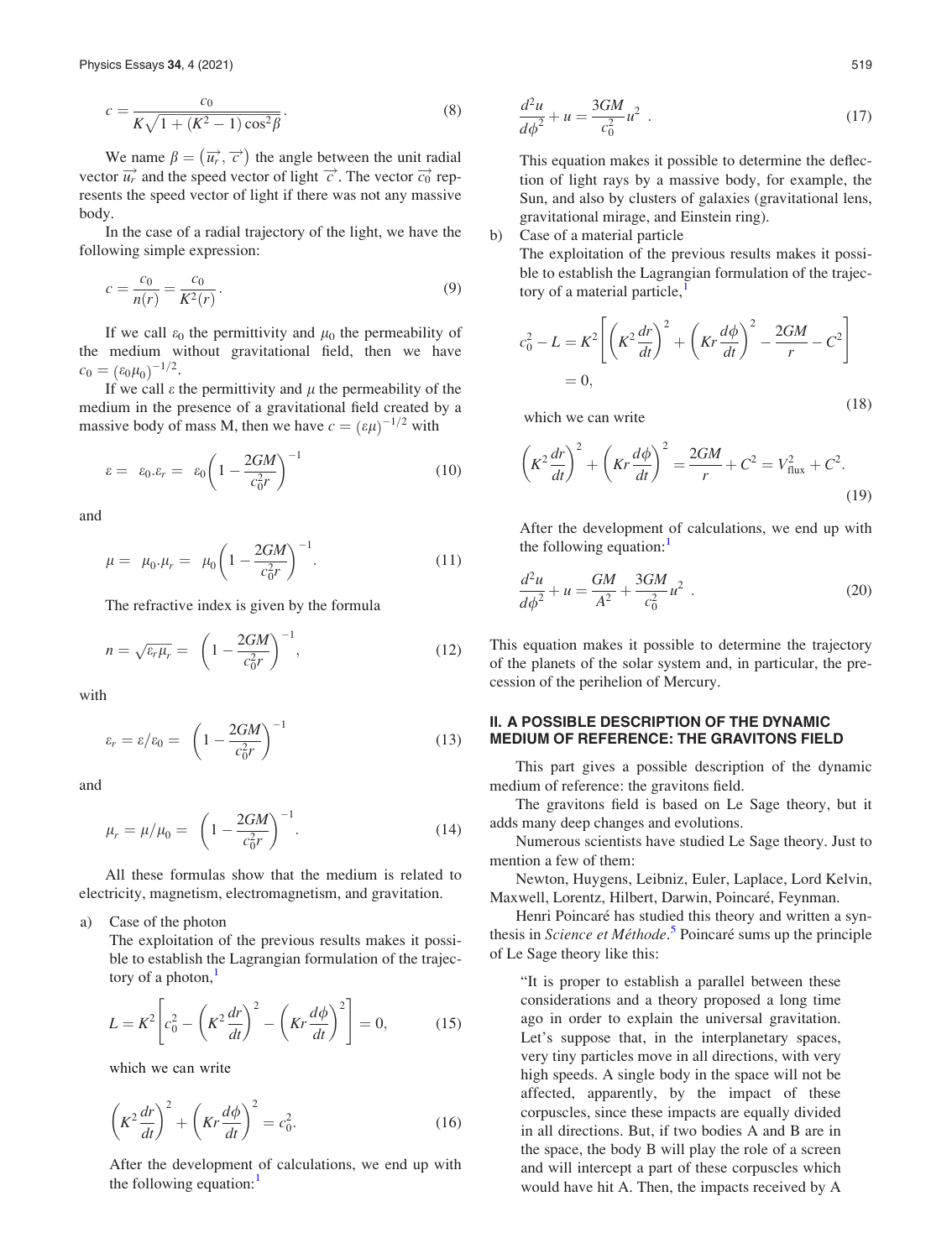in the opposite direction of the one of B, will not have compensation any longer, or will be imperfectly compensated, and they will push A towards B. Such is Le Sage theory."

It is possible to demonstrate rather easily that the "push" is inversely proportional to the square distance between the two bodies (like the Newton law).

One can also demonstrate that, if the corpuscles are very tiny, the push is approximately proportional to the number of nucleons and so the mass of the body, and not the apparent surface of the body.

Moreover, only a tiny fraction of corpuscles hits the atoms of the body, which explains that the push (the gravitational force) is so weak.

The main evolutions of the gravitons field versus Le Sage theory are the following:

- One must not use the notion of impact between the corpuscles and matter.
- One must consider that the corpuscles are non-material and constitute a medium.
- The total energy of an entity is the sum of its kinetic energy of translation and of its kinetic energy of rotation about itself.
- Fundamental law: conservation of the total energy of an entity: the total energy of one entity remains constant:

$$
E_{\text{total}} = E_{\text{translation}} + E_{\text{rotation}} = \text{constant.} \tag{21}
$$

Afterwards we will call these entities gravitons (but these gravitons have nothing to do with the graviton of spin 2 of quantum mechanics).

If the total energy of the gravitons remains constant, then the gravitons do not give energy to the atoms of the Earth and so do not raise the temperature of the Earth con-trary to the conclusion made by Poincaré<sup>[5](#page-11-0)</sup> on the original theory of Le Sage.

It is postulated that the gravitons which interact with the atoms of a massive body lose some of their kinetic energy of translation which turns into kinetic energy of rotation.

The gravitons which interact with the atoms of a massive body lose a part of their translation speed and win some rotation speed, and are called gravitons-spin.

So a massive body would be a huge "transformer" of "standard gravitons" in "gravitons-spin."

This physical phenomenon does not raise the temperature of a massive body, but it has an effect on the medium.

The medium undergoes a centripetal flux due to the presence of the massive body.

Indeed, let us consider a reference frame at the surface of the massive body and an elementary volume linked to it.

If one measures the speed vectors of all the gravitons in this elementary volume, the average of the speed vectors gives a resulting speed vector which is centripetal (because the gravitons-spin coming from the ground have a smallest translation speed than the standard gravitons coming from the sky).

It has been demonstrated in a previous article<sup>[4](#page-11-0)</sup> that the acceleration of the flux of the medium has the following

expression  $\overrightarrow{v_{\text{flux}}} = -\frac{GM}{r^2} \overrightarrow{u_r}$  from which one can deduce that the centripetal speed of the flux of the medium at a distance r from the center of gravity of a massive body of mass M is equal to (measured in a reference frame R linked to the massive body),

$$
\overrightarrow{C_{G/R}} = \frac{\sum_{i=1}^{N_G} \overrightarrow{V_{G/R}}}{N_G} = \overrightarrow{V_{\text{flux}}} = -\sqrt{\frac{2GM}{r}} \overrightarrow{u_r}.
$$
 (22)

Definition of the preferred frame of reference based on the entities constituting the medium:

Let us consider a Galilean referential R (a laboratory) and an elementary volume linked to this referential.

In this very small volume, imagine that we can count the entities in it (gravitons), and we can also know the speed vector of each graviton  $\overrightarrow{V_{G/R}}$ .

Knowing this, it is possible to compute the vectorial average of the speed vectors of the gravitons:

$$
\overrightarrow{C_{G/R}} = \frac{\sum_{i=1}^{N_G} \overrightarrow{V_{G/R}}}{\sum_{N_G}.
$$

This resultant vector means that, at the center of this given elementary volume, the preferred frame of reference moves at the speed  $\overrightarrow{C_{G/R}}$  versus the referential R and that the referential R (the laboratory) moves at the speed  $-\overrightarrow{C_{G/R}}$  versus the preferred frame of reference (defined by the medium), i.e., versus the medium.

Another way to present the PFR is to define it as the unique referential for which, at any point M in space, we have

$$
\overrightarrow{C_{G/PFR}}(M) = \frac{\sum_{i=1}^{N_G} \overrightarrow{V_{G/PFR}}}{N_G} = \overrightarrow{0}.
$$
 (23)

Figure 1 shows the distortion of the medium due to the Earth.



FIG. 1. (Color online) Distortion of the medium due to the Earth.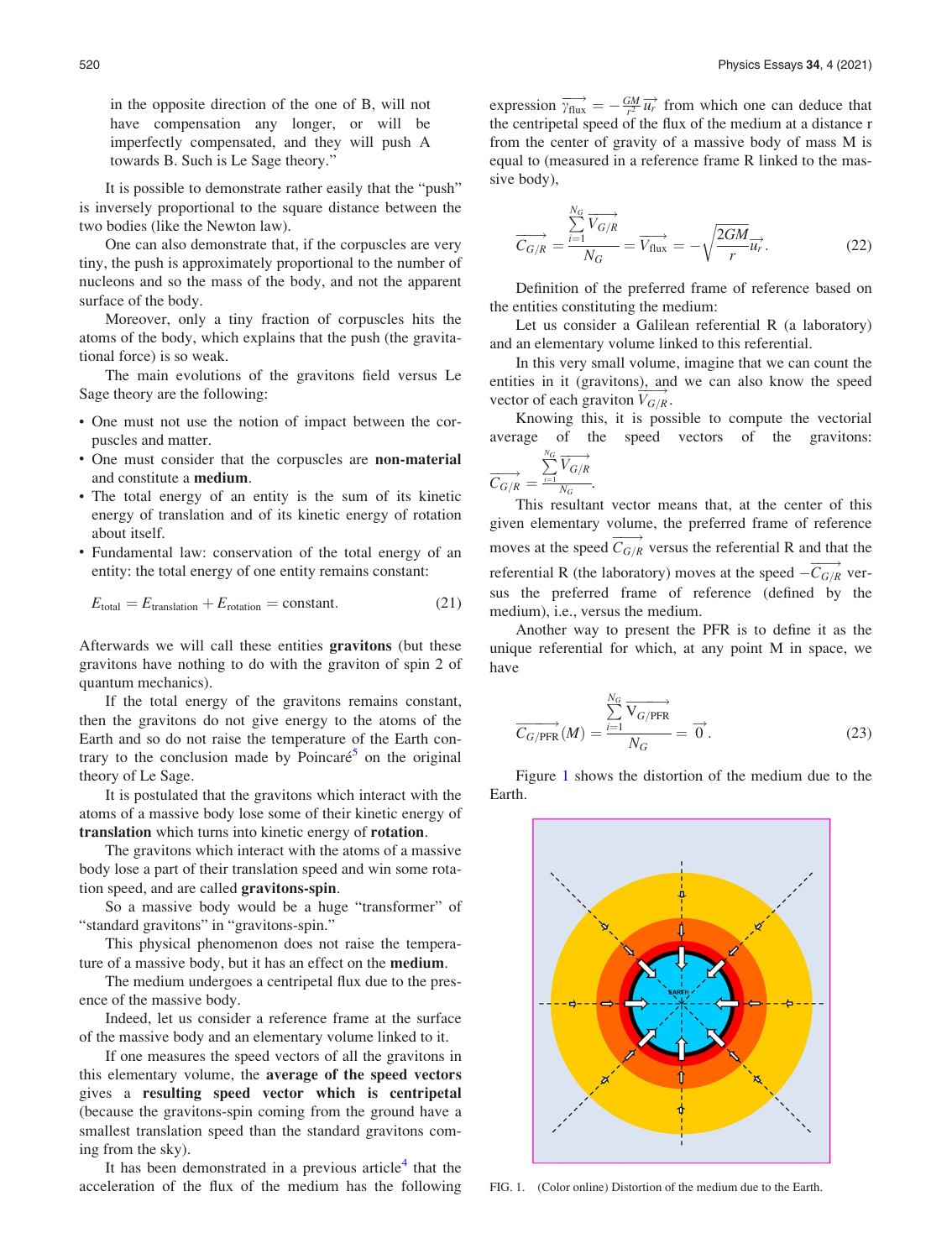<span id="page-4-0"></span>The flux of the medium

- is generated by the presence of the matter of the Earth,
- is always centripetal, i.e. radial, oriented towards the center of gravity of the Earth,
- is maximum at the surface of the Earth and decreases when going away from the Earth,
- has a constant modulus on every sphere whose center is the one of the Earth,
- gives the impression to follow the Earth in its movement (whatever its speed) because it remains identical to itself.

## III. REMINDER ON THE GRAVITATIONAL ACCELERATION IN THE THEORY OF THE DMR

In a previous article, $4$  we have determined the acceleration of the flux of the medium created by a massive body at a point M by taking into account the flux of gravitons arriving from all directions in space, these directions being symbolized by elementary cones of elementary solid angle  $\Omega_e$  and of section  $s_e$  at the distance r from point M. Then we have the relation

$$
\Omega_e = \frac{s_e}{r^2}.\tag{24}
$$

An elementary cone is associated with only one direction of arrival of the incident gravitons at the given point M.

The number of elementary cones describing all directions of 3D space is

$$
N_{c(3D)} = \frac{4\pi r^2}{s_e} = \frac{4\pi}{\Omega_e} \tag{25}
$$

The acceleration of the flux of the medium is given by the vector average of the flux of gravitons,

$$
\overrightarrow{\gamma_{\text{flux}}} = \frac{1}{N_{\text{tot}}} \sum_{i=1}^{N_{c(3D)}} F_i \overrightarrow{V_{Gi}} \quad . \tag{26}
$$

 $F_i = \frac{N_i}{\Delta t}$  is the flux of gravitons in a given direction, that is to say, the number of incident gravitons crossing the section of an elementary cone **per second** ( $\Delta t = 1$  s) and moving towards the apex of the cone.

We also consider that the flux of gravitons is the same in all directions; therefore, in all elementary cones, we have

$$
F_i = \frac{N_i}{\Delta t} = F_G = \frac{N_G}{\Delta t} = \text{constant}.
$$

Regarding  $N_{\text{tot}}$ , we have

$$
N_{\text{tot}} = \sum_{i=1}^{N_{c(3D)}} N_i = N_G.N_{c(3D)} = \frac{4\pi N_G}{\Omega_e} \quad . \tag{27}
$$

In a previous article, $<sup>4</sup>$  $<sup>4</sup>$  $<sup>4</sup>$  we have demonstrated that the</sup> acceleration of the flux of the medium generated by a massive body of mass M at a point located at the distance r from the center of gravity of the massive body has the following formula:

$$
\overrightarrow{\gamma_{\text{flux}}} = -G \frac{M}{r^2} \overrightarrow{u_r} \quad \text{with} \quad G = \frac{k_n}{4\pi} \frac{s_n}{m_n} (V_G - V_{\text{Gspin}}) \tag{28}
$$

where

- $\cdot$  k<sub>n</sub> is the proportion of gravitons having encountered an atom nucleus which have interacted with the nucleus and reemitted in the form of gravitons-spin.  $1 - k_n$  is the proportion of gravitons having encountered an atom nucleus and not having interacted with this atom nucleus;
- $m_n$  is the mass of a nucleon and  $s_n$  is the section of a nucleon;
- $V_G$  is the speed of the incident gravitons; and
- V<sub>Gspin</sub> is the speed of the gravitons-spin re-emitted by the nuclei of the atoms of the massive body.

In the theory of the dynamic medium of reference, the acceleration of the flux of the medium is the gravitational acceleration and we therefore find Newton's well-known formula.

# IV. ACCELERATION OF THE FLUX OF THE MEDIUM CREATED BY A NUCLEUS

In the proposed model, the proportion  $k_n$  of incident gravitons which interact with an atom nucleus or a nucleon belonging to an atom nucleus are re-emitted in gravitonsspin but only in two privileged directions called poles of the nucleus or the nucleon.

This model will be justified in a future article on nucleons and atomic nuclei.

An observer located along the poles of the nucleus (zone 2) receives the flux of gravitons-spin.

On the other hand, an observer located in all the space outside the poles (zone 1) is subjected to the proportion  $k_n$  of incident gravitons arriving from his side and which are not compensated by the same proportion  $k_n$  of incident gravitons arriving from the opposite side of the nucleus because they interact with the nucleus and are re-emitted in the form of gravitons-spin by the two poles of the nucleus. The resulting flux of the medium is considerable. It ensures the cohesion of the nucleus and corresponds to the strong force (strong acceleration of the flux of the medium) symbolized by the blue arrows (Fig. [2](#page-5-0)).

Figure [2](#page-5-0) is rotationally symmetric around the axis of the nucleus (symbolized by a cylinder) passing through the two red arrows symbolizing the flux of gravitons-spin emitted by the two poles of the nucleus.

# A. Acceleration of the flux of the medium outside the poles—Cohesion of the nucleus

The acceleration of the flux of the medium created by an atom nucleus is given by the vector average of the flux of gravitons,

$$
\overrightarrow{\gamma_S} = \frac{1}{N_{\text{tot}}} \sum_{i=1}^{N_{c(3D)}} F_i \overrightarrow{V_{Gi}} = -\frac{F_G.N_c.k_n.V_G}{N_{\text{tot}}} \overrightarrow{u_r} \quad , \tag{29}
$$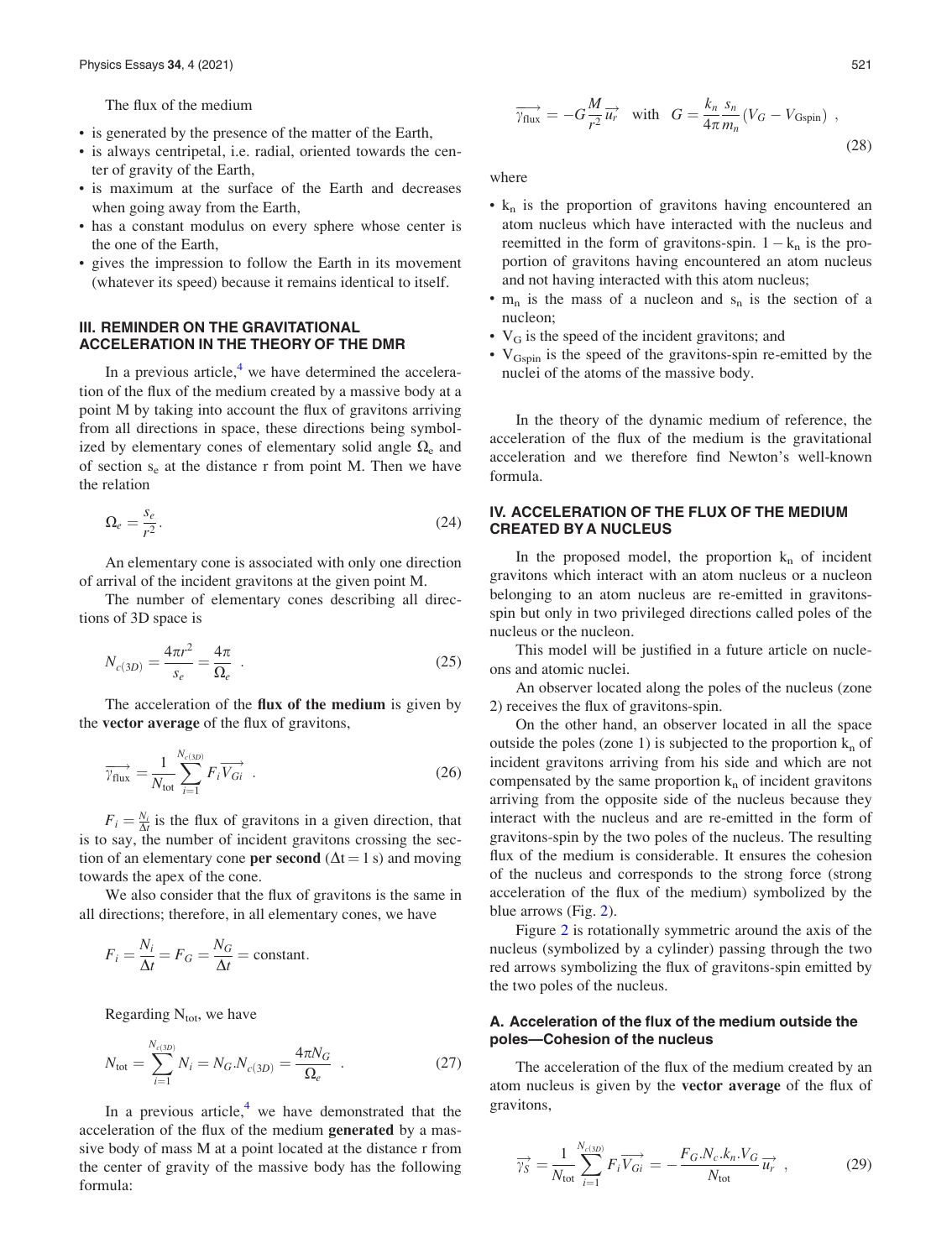<span id="page-5-0"></span>where

- $F_G = \frac{N_G}{\Delta t}$  is the flux of gravitons in a given direction, that is to say the number of incident gravitons crossing the section of an elementary cone **per second** ( $\Delta t = 1$  s) and moving towards the apex of the cone;
- $\cdot$  N<sub>c</sub> is the number of elementary cones intercepted by the nucleus;
- $\cdot$  k<sub>n</sub> is the proportion of gravitons having interacted with the nucleus and reemitted in the form of gravitons-spin in the two privileged directions that are the two poles of the nucleus; and
- $V_G$  is the speed of the incident gravitons.

The explanation of formula [\(29\)](#page-4-0) is as follows: the incident gravitons which arrive on the nucleus from the side opposite to the point M interact with the nucleus (in the small proportion  $k_n$ ), are re-emitted in the form of gravitonsspin by the two poles of the nucleus, and do not reach the point M, which therefore only feels the equivalent proportion of incident gravitons arriving from its side with respect to the nucleus at the speed  $V_G$ .

The number of elementary cones intercepted by the section  $N_n s_n$  of the  $N_n$  nucleons of the nucleus is

$$
N_c = \frac{N_n s_n}{s_e} = \frac{N_n s_n}{\Omega_e r^2} \tag{30}
$$

Finally, the acceleration of the flux of the medium (outside the poles) created by an atomic nucleus composed of  $N_n$  nucleons is written as

$$
\gamma_S = K \frac{N_n s_n}{r^2} \quad \text{with} \quad K = \frac{k_n}{4\pi} V_G \quad . \tag{31}
$$

In the theory of DMR, it is this acceleration that ensures the cohesion of the nucleons of an atomic nucleus.

## B. Acceleration of the flux of gravitons-spin emitted by the poles of a nucleus

All the incident gravitons which move towards an atom nucleus, i.e., which arrive from  $N_{c(3D)} = \frac{4\pi}{\Omega_e}$  directions of 3D space and which interact with a nucleus (in the very low proportion  $k_n$ ), are re-emitted in the form of gravitons-spin by the two poles of the nucleus. Thus, the acceleration of the flux of gravitons-spin emitted by the two poles of the nucleus of an atom has the expression:

$$
\gamma_{\text{Gspin(poles)}} = N_{c(3D)} F_G k_n V_{\text{Gspin}} \tag{32}
$$

# C. Acceleration of the mean flux of gravitons-spin emitted by a nucleus

To determine the mean flux of gravitons-spin emitted by a nucleus, the following two important points must be taken into consideration:

- In the proposed model, an atom nucleus spins on itself at high speed. Thus, the two jets of gravitons-spin emitted by the two poles sweep across 3D space, in all directions of space,
- The second essential point is that the gravitons-spin emitted by the two poles of the nucleus do not correspond only to the incident gravitons arriving in these two directions, but to the incident gravitons arriving from all directions of space and which interact with the nucleus (Fig. [3\)](#page-6-0).

Note: given the extreme smallness of the gravitons, there are hardly ever any collisions between the incident gravitons and the gravitons-spin emitted by the two poles of the nucleus.

The nucleus being in rapid rotation, it is assumed that the jets of gravitons-spin emitted by the two poles of the



FIG. 2. (Color online) Strong force ensuring the cohesion of an atom nucleus.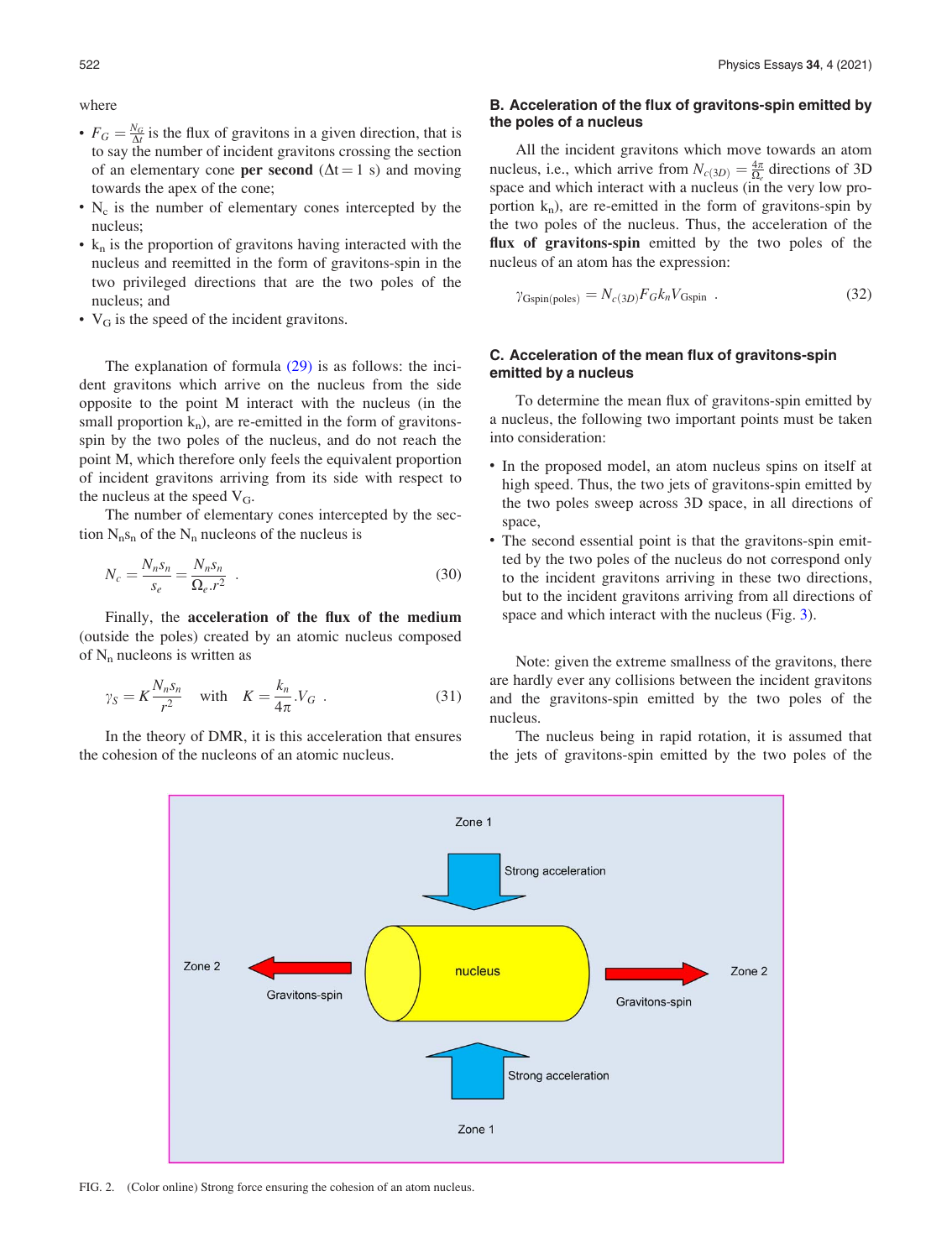<span id="page-6-0"></span>

FIG. 3. (Color online) Flux of incident gravitons and flux of gravitons-spin emitted by a nucleus.

nucleus describe the  $N_{C(3D)}$  directions of space in the period T, and therefore that a jet of gravitons-spin is found in a given direction (in the elementary cone of solid angle  $\Omega_e$ ) during the duration:  $\tau = \frac{T}{N_{c(3D)}}$ .

Thus, the acceleration of the flux of gravitons-spin emitted by the two poles of the nucleus of an atom, considered as a mean flux emitted continuously in all directions of space, has the expression,

$$
\gamma_{\text{Gspin(mean)}} = \frac{\tau}{T} \gamma_{\text{Gspin(poles)}} = F_G k_n V_{\text{Gspin}}.\tag{33}
$$

## V. LINK BETWEEN THE MEAN FLUX OF GRAVITONS-SPIN EMITTED BY A NUCLEUS AND THE GRAVITA-TIONAL ACCELERATION

The acceleration of the flux of the medium created by an atom nucleus is given by the vector average of the flux of gravitons,

$$
\overrightarrow{\gamma}_{\text{flux(nucleus)}} = \frac{1}{N_{\text{tot}}} \sum_{i=1}^{N_{c(3D)}} F_i \overrightarrow{V_{Gi}}
$$

$$
= \frac{1}{N_{\text{tot}}} \left( \overrightarrow{\gamma}_{\text{Gspin(mean)}} - \overrightarrow{\gamma}_{G(\text{standard})} \right) , \quad (34)
$$

$$
\overrightarrow{\gamma}_{\text{flux(nucleus)}} = \frac{F_G.k_n.V_{\text{Gspin}} - F_G.k_n.V_G}{N_{\text{tot}}} \overrightarrow{u_r} \tag{35}
$$

To make the connection between the acceleration of the flux of the medium created by an atom nucleus and the gravitational acceleration, we have to go from an atom to a material body made up of a very large number of atoms.

We consider a material body of surface S and thickness e (assumed constant to simplify calculations) seen by an observer located at point M.

The acceleration of the flux of the medium generated by the material body at a point M located at the distance r from the center of gravity of the material body has the formula

$$
\overrightarrow{\gamma_{\text{flux}}} = \frac{1}{N_{\text{tot}}} \sum_{i=1}^{N_{c(3D)}} F_i \overrightarrow{V_{Gi}}
$$
\n
$$
= (N_c.N_s.k_s) \cdot \left[ \frac{F_G.k_n}{N_{\text{tot}}} \cdot (V_{\text{Gspin}} - V_G) \overrightarrow{u_r} \right] , \qquad (36)
$$

where

- $N_c = \frac{S}{s_e} = \frac{S}{\Omega_e r^2}$  is the number of elementary cones intercepted by the material body,
- $N_s = \frac{e}{d}$  is the number of elementary slices of thickness the interatomic distance d contained in the thickness e of the material body,
- $k_s = \frac{N_n \cdot s_n}{d^2}$  is the proportion of gravitons for which an atom nucleus is in their path. So  $k<sub>s</sub>$  is the ratio of the cross section of the nucleons constituting the nucleus of an atom and the interatomic section  $d<sub>1</sub><sup>2</sup>$  $d<sub>1</sub><sup>2</sup>$  $d<sub>1</sub><sup>2</sup>$  and
- $m_n$  is the mass of a nucleon,  $s_n$  is the section of a nucleon and  $N_n$  is the number of nucleons in a given atomic nucleus.

By taking into account the density of the material body  $\rho = \frac{M}{V} = \frac{M}{S.e} = \frac{N_n m_n}{d^3}$ , we have

$$
N_c N_s k_s = \frac{S}{\Omega_e . r^2} \frac{e N_n . s_n}{d^2} = \frac{S.e N_n . s_n}{d^3 \Omega_e . r^2} = \frac{s_n}{m_n} \frac{M}{\Omega_e . r^2} ,
$$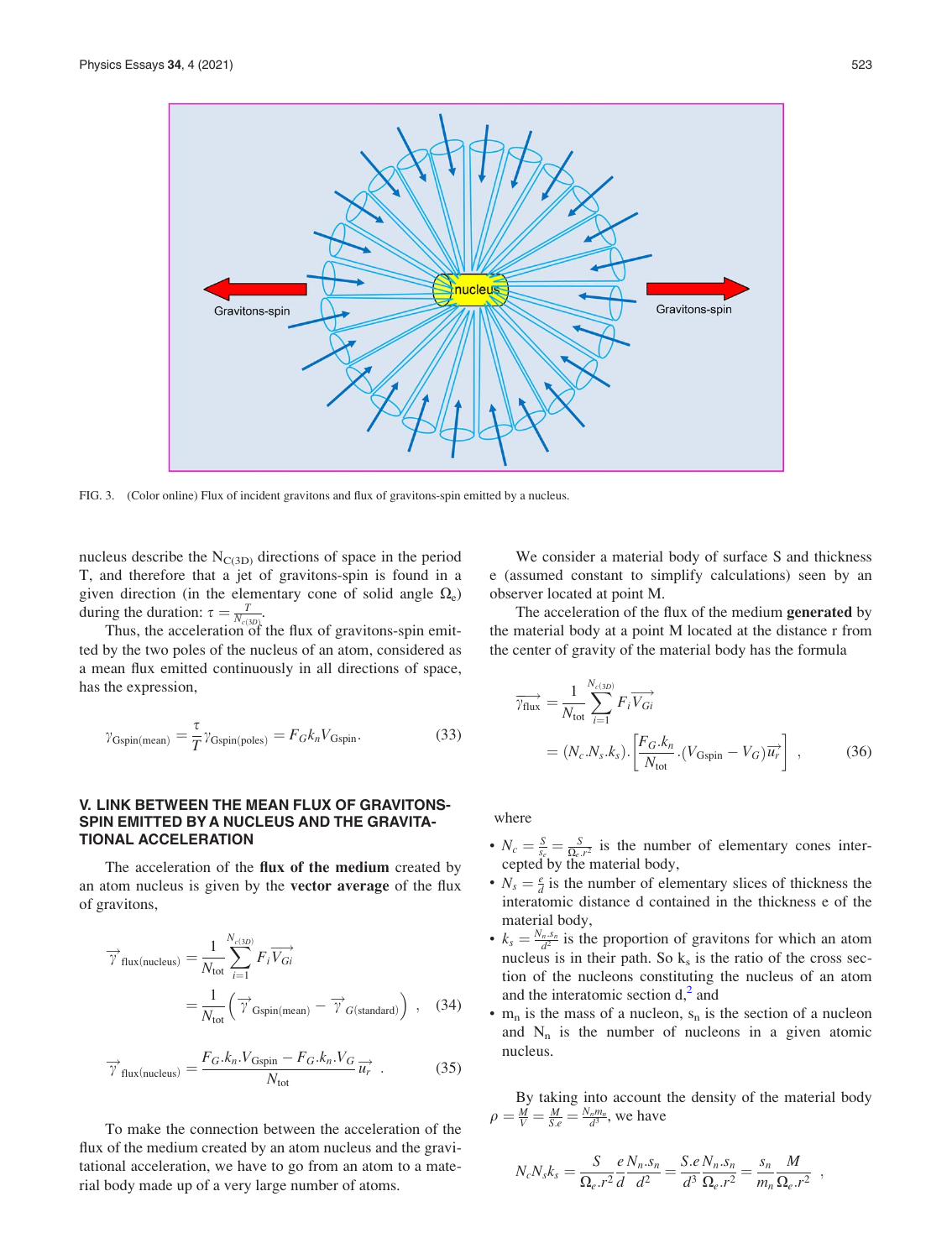which makes it possible to obtain

$$
\gamma_{\text{flux}} = G \frac{M}{r^2} \text{ with } G = \frac{1}{N_{\text{tot}}} \frac{F_G}{\Omega_e} k_n \frac{s_n}{m_n} (V_G - V_{\text{Gspin}}),
$$
\n(37)

Finally using 
$$
N_{\text{tot}} = \frac{4\pi N_G}{\Omega_e}
$$
, we have

\n
$$
G = \frac{k_n}{4\pi} \frac{s_n}{m_n} (V_G - V_{\text{Gspin}}).
$$
\n(38)

There is therefore a close link between the acceleration of the flux of gravitons-spin emitted by atomic nuclei and the acceleration of the flux of the medium created by a material body or gravitational acceleration.

## VI. COMPARISON OF GRAVITATIONAL FORCE AND STRONG FORCE

In the theory of DMR, there is a very strong link between the gravitational force and the strong force because both are created by the nuclei of atoms, but the following differences should be highlighted:

- The strong force exists near an atomic nucleus outside the axis of the poles of the nucleus through which the gravitons-spin are emitted. The strong force ensures the cohesion of an atom nucleus.
- Gravitational force is created by a gigantic number of atomic nuclei (12 grams of carbon contain  $N_A = 6 \times 10^{23}$  carbon atoms!). A gigantic number of nuclei emit gravitons-spin in all directions of space that must be taken into account to find the gravitational acceleration of a material body.

To compare the gravitational force and the strong force, we will take the case of a material particle of mass m and a nucleus of mass  $N_n m_n$  and section  $N_n s_n$  for which the two forces are expressed as follows:

$$
F_G = m.\gamma_G = G \frac{m.(N_n m_n)}{r^2} \tag{39}
$$

$$
F_S = m.\gamma_S = K \frac{m.(N_n s_n)}{r^2} \tag{40}
$$

The order of magnitude between the two forces is  $10^{38}$ which gives

$$
\frac{F_S}{F_G} = \frac{\gamma_S}{\gamma_G} = \frac{K}{G} \frac{s_n}{m_n} \approx 10^{38} \tag{41}
$$

We deduce the order of magnitude of the constant K by assuming that the order of magnitude of the section of a nucleon is  $s_n \approx (10^{-15})^2 \approx 10^{-30} \text{ m}^2$ ,

$$
K = G\left(\frac{\gamma_S}{\gamma_G}\right)\left(\frac{m_n}{s_n}\right)
$$
  
\n
$$
\approx 6.67 \times 10^{-11} . 10^{38} . \frac{1.67 \times 10^{-27}}{10^{-30}}
$$
  
\n
$$
\approx 1.12 \times 10^{31} \text{ m s}^{-2}.
$$
 (42)

It is possible to determine the speed of gravitons-spin using the gravitational acceleration and the strong acceleration of the medium given by the following expressions:

$$
\gamma_G = G \frac{N_n m_n}{r^2} \quad \text{with} \quad G = \frac{k_n}{4\pi} \frac{s_n}{m_n} (V_G - V_{\text{Gspin}}),
$$
  

$$
\gamma_S = K \frac{N_n s_n}{r^2} \quad \text{with} \quad K = \frac{k_n}{4\pi} V_G.
$$

The ratio of the two accelerations gives us

$$
\frac{\gamma_G}{\gamma_S} = \frac{G m_n}{K s_n} = \frac{V_G - V_{\text{Gspin}}}{V_G} = \frac{\Delta V_G}{V_G}.
$$
\n(43)

The speed difference  $\Delta V_G = V_G - V_{Gspin}$  is therefore given by the following expression:

$$
\Delta V_G = V_G \left(\frac{\gamma_G}{\gamma_S}\right) \tag{44}
$$

In two previous articles,  $1,3$  we determined the speed of "standard" gravitons at around  $V_G \approx 3 \times 10^{69}$  m/s.

We therefore deduce

$$
\Delta V_G \approx 3 \times 10^{69} . 10^{-38} \approx 3 \times 10^{31} \text{m/s}.
$$

This provides the proof that  $\Delta V_G \ll V_G$  as assumed in the article<sup>[3](#page-11-0)</sup> « Explanation of the huge difference between vacuum energy and dark energy in the theory of the dynamic medium of reference ».

We also deduce the value of the proportion  $k_n$ :  $k_n = 4\pi K.V_G^{-1} \approx 4.68 \times 10^{-38}.$ 

The following important points summarize what has just been seen:

- The gravitational force is proportional to the difference  $\Delta V_G = V_G - V_{\text{Gspin}}.$
- The strong force is proportional to the speed of standard gravitons  $V_G$ .
- The proportion  $k_n$  of gravitons which interact with matter is very low.

# VII. SPEED OF THE FLUX OF THE MEDIUM CREATED BY A NUCLEUS

Within the framework of the theory of the dynamic medium of reference, the strong field is the centripetal acceleration of the flux of the medium created by a nucleus,

$$
\overrightarrow{\gamma_S} = -K \frac{N_n s_n}{r^2} \overrightarrow{u_r}.
$$
\n(45)

The link between the acceleration and the speed of the flux of the medium is given by the following formula:

$$
\gamma_{\text{flux}} = \frac{dV_{\text{flux}}}{dt} = \frac{dV_{\text{flux}}}{dr}\frac{dr}{dt} = \frac{dV_{\text{flux}}}{dr}V_{\text{flux}} = \frac{d}{dr}\left(\frac{V_{\text{flux}}^2}{2}\right). \tag{46}
$$

The speed of the flux of the medium is therefore given by the following formula: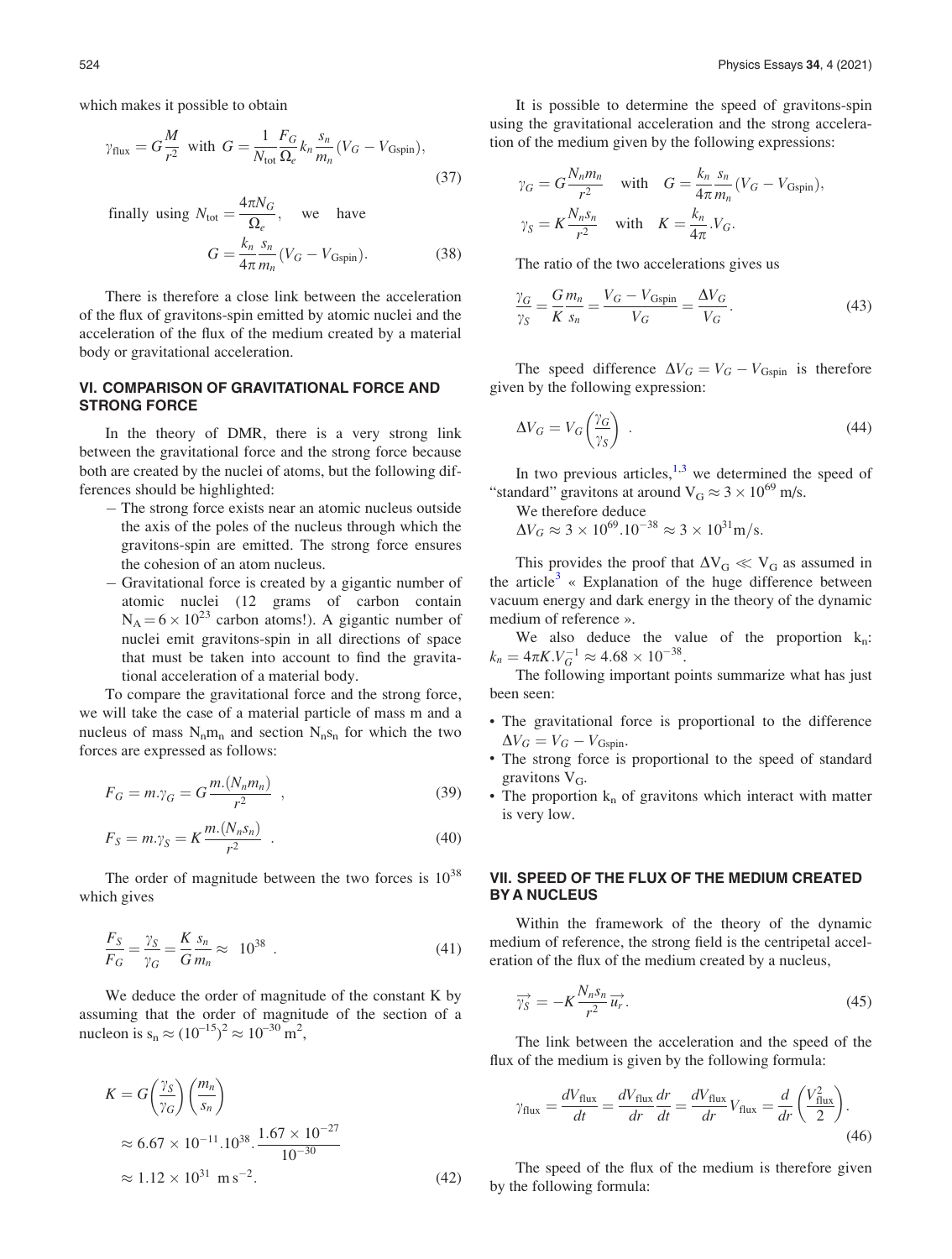$$
V_S^2 = \int 2\gamma_S dr = \int \left( -2K \frac{N_n s_n}{r^2} \right) dr = \frac{2KN_n s_n}{r} + C. \tag{47}
$$

At an infinite distance from the nucleus, the speed of the flux of the medium is zero whence  $C = 0$  and finally

$$
V_S^2 = \frac{2KN_n s_n}{r}.\tag{48}
$$

# VIII. RADIUS CORRESPONDING TO A SPEED OF THE FLUX OF THE MEDIUM EQUAL TO THE SPEED OF LIGHT

#### A. Case of gravitation

The speed of the flux of the medium  $V_G =$  $\frac{2GM}{r}$  $\overline{\phantom{a}}$ is equal to the speed of light for  $R_G = \frac{2GM}{c_0^2}$ .

This formula gives the Schwarzschild radius achievable only for a black hole of mass M.

For a black hole of a solar mass, we have  $R_G = 3000$  m.

#### B. Case of strong force

The speed of the flux of the medium  $V_S$  =  $\frac{2KN_n s_n}{r}$  $\overline{\phantom{a}}$ is equal to the speed of light for

$$
r_S = \frac{2KN_n s_n}{c_0^2}.
$$
\n(49)

For a nucleus of 4 nucleons, this gives  $r_S \approx 1$  fm.

This radius defines a sphere around the nucleus except the two poles of the nucleus.

It is important to note that the value found is on the order of magnitude of the size of an atomic nucleus.

# IX. EFFECTS DUE TO THE STRONG ACCELERATION OF THE FLUX OF THE MEDIUM

All the effects which will be described below are due to the speed of the flux of the medium created by an atom nucleus in a region remaining (at least for a brief moment) outside the poles of the nucleus.

#### A. Slowing down of material clocks

Material clocks undergo a dilatation of their period according to the following formula:

$$
T = T_0.K_S(r)\text{with } K_S(r) = \left(1 - \frac{V_S^2}{c_0^2}\right)^{-1/2}
$$

$$
= \left(1 - \frac{2KN_n s_n}{c_0^2 r}\right)^{-1/2} = \left(1 - \frac{r_s}{r}\right)^{-1/2}.
$$
(50)

#### B. Contraction of material rulers

Material rulers undergo a contraction of their length according to the following formula:

$$
L = L_0/K_S(r)
$$
 with  $K_S(r) = \left(1 - \frac{V_S^2}{c_0^2}\right)^{-1/2}$   
=  $\left(1 - \frac{2KN_n s_n}{c_0^2 r}\right)^{-1/2} = \left(1 - \frac{r_s}{r}\right)^{-1/2}$ . (51)

## C. Slowing down of light

In the case of a radial trajectory of the light, we have the following simple expression:

$$
c = \frac{c_0}{n(r)} = \frac{c_0}{K_S^2(r)}.
$$
\n(52)

In the case of any trajectory, light is slowed down by a strong field, and the expression of its speed is

$$
c = \frac{c_0}{K_S \sqrt{1 + (K_S^2 - 1) \cos^2 \varphi}}.
$$
\n(53)

We name  $\varphi = (\vec{u_r}, \vec{c})$  the angle between the unit radial vector  $\overrightarrow{u_r}$  and the speed vector of light  $\overrightarrow{c}$ . The vector  $\overrightarrow{c_0}$  represents the speed vector of light if there was not any nucleus.

## D. Deflection of light by an atom nucleus

General relativity predicts the deflection of a ray of light by a massive body such as the Sun.

According to the theory of the dynamic medium of reference, a ray of light is also deflected by an atom nucleus.

The deflection of a ray of light by an atom nucleus would be similar to that obtained with a massive body, but whereas it is necessary to use the universal gravitational constant  $G = 6.67 \times 10^{-11}$  m<sup>3</sup> s<sup>-2</sup> kg<sup>-1</sup> in the gravitational case, it is necessary to use the constant  $K \approx 10^{31}$  m s<sup>-2</sup> in the nuclear case.

The deflection in the gravitational case is due to the influence of a massive body of mass M with which the constant  $R_G = \frac{2GM}{c_0^2}$  is associated and the deflection is given by the formula  $\delta_G = \frac{4GM}{c_0^2 R_{\text{min}}} = 2 \frac{R_G}{R_{\text{min}}}$  (R<sub>min</sub> indicates the smallest distance of the light path to the center of gravity of the massive body), while in the nuclear case the deflection is due to the influence of an atom nucleus of  $N_n$  nucleons at which is associated the constant  $r_S = \frac{2KN_n s_n}{c_0^2}$  and the deflection is given by the formula

 $\delta_S = \frac{4KN_n s_n}{c_0^2 \cdot r_{\text{min}}} = 2 \frac{r_S}{r_{\text{min}}}$  $r_{\min}$  $(54)$ 

Note: the expression  $\delta_S = 2 \frac{r_S}{r_{\min}}$  is valid for  $r_{\min} \gg r_S$ . Otherwise, further mathematical developments would have to be carried out.

#### E. Nuclear time delay of light

General relativity predicts a delay in the travel time of light or an electromagnetic signal passing near a massive body such as the Sun, relative to the same path taken without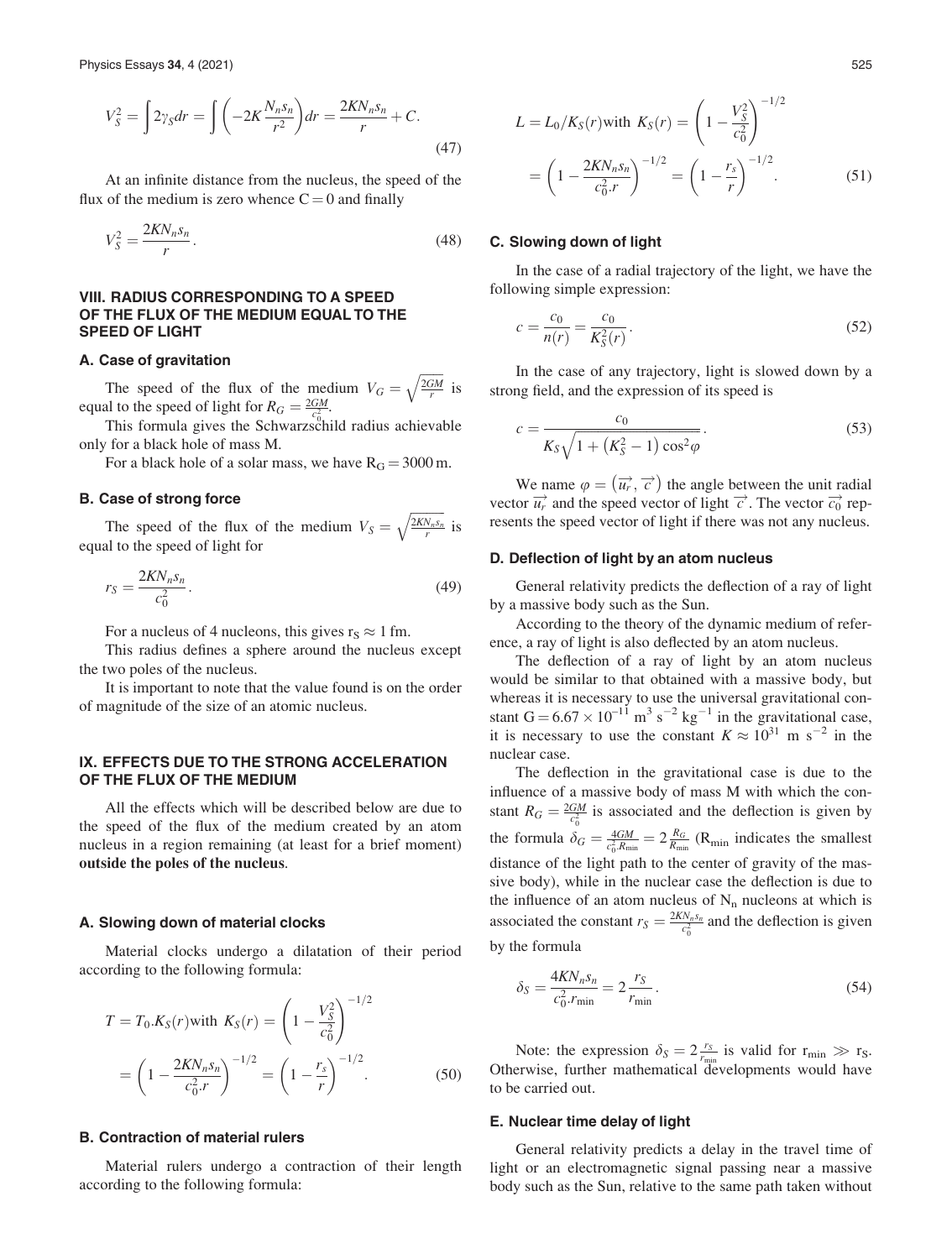the presence of the massive body. This is called the time delay of light or Shapiro delay.

In the context of general relativity, the delay in travel time is due to the curvature of space–time created by the massive body.

In the context of the dynamic medium of reference theory, the delay in travel time is simply due to the fact that the light is slowed down by the massive body.

The dynamic medium of reference theory also predicts a delay in the travel time of light due to its slowing down by an atom nucleus. We can call it the nuclear time delay of light.

We will now establish the delay in the travel time of light due to an atom nucleus.

We consider the path of a ray of light going from point  $M_1$  of Cartesian coordinates  $(x_1, y_1)$  to point  $M_2$  of Cartesian coordinates  $(x_2, y_2)$  (Fig. 4).

The time taken by light to go from point  $M_1$  to point  $M_2$ is

$$
\Delta t = \int_{M_1}^{M_2} \frac{dx}{c(r)}.
$$
\n(55)

In the approximation where  $r \gg r_S$ , the speed of light is expressed as

$$
c = \frac{c_0}{K_S \sqrt{1 + (K_S^2 - 1)\cos^2 \varphi}}
$$
  
 
$$
\approx c_0 \left(1 - \frac{r_s}{2r}\right) \left[1 - \frac{1}{2}(K_S^2 - 1)\cos^2 \varphi\right],
$$

with

$$
K_S^2 - 1 = \frac{1}{1 - \frac{r_S}{r}} - 1 = \frac{r}{r - r_S} - 1 = \frac{r_S}{r - r_S},
$$
  
so we have

$$
c \approx c_0 \left( 1 - \frac{r_s}{2r} \right) \left[ 1 - \frac{1}{2r} \frac{r_S}{r - r_S} \cos^2 \varphi \right]
$$
  

$$
\approx c_0 \left[ 1 - \frac{r_s}{2r} - \frac{1}{2} \frac{r_S}{r - r_S} \cos^2 \varphi + \frac{1}{4} \frac{r_S^2}{r(r - r_S)} \cos^2 \varphi \right].
$$

Thus, in the approximation where  $r \gg r_S$ , the speed of light is expressed as

$$
c(r) \approx c_0 \left[ 1 - \frac{r_S}{2r} \left( 1 + \cos^2 \varphi \right) \right].
$$
 (56)

By using the formula  $\cos \varphi = \frac{x}{r}$ , we have

$$
c(r) \approx c_0 \left[ 1 - \frac{r_S}{2r} - \frac{r_S \cdot x^2}{2r^3} \right],
$$
 (57)

and therefore

$$
\Delta t = \int_{M_1}^{M_2} \frac{dx}{c(r)} \approx \frac{1}{c_0} \int_{x_1}^{x_2} dx + \frac{r_S}{2c_0} \int_{x_1}^{x_2} \frac{dx}{r} + \frac{r_S}{2c_0} \int_{x_1}^{x_2} \frac{x^2}{r^3} dx.
$$

 $\Delta t_{\text{Newton}} = \frac{1}{c_0}$  $\frac{x_2}{6}$  $x_1$  $dx = \frac{x_2 - x_1}{c_0}$  represents the duration of the travel of the ray of light in the Newtonian case.

If we define  $f(x) = \ln(x + r)$ , then we have

$$
f'(x) = \frac{df(x)}{dx} = \frac{1 + \frac{dr}{dx}}{x + r} = \frac{1 + \frac{d\sqrt{x^2 + y^2}}{dx}}{x + r} = \frac{1 + \frac{1}{2}\frac{2x}{\sqrt{x^2 + y^2}}}{x + r} = \frac{1 + \frac{x}{r}}{x + r}.
$$

By writing  $g(x) = \frac{x}{r}$ , we have  $g'(x) = \frac{1}{r} - x \frac{dx}{r^2} = \frac{1}{r} - \frac{x^2}{r^3}$ . Finally, we have

$$
\Delta t \approx \Delta t_{\text{Newton}} + \frac{r_S}{2c_0} \int_{x_1}^{x_2} (2f'(x) - g'(x)) dx,
$$
  
\n
$$
\Delta t \approx \Delta t_{\text{Newton}} + \frac{r_S}{2c_0} [2f(x_2) - 2f(x_1) - g(x_2) + g(x_1)] ,
$$
  
\n
$$
\Delta t \approx \Delta t_{\text{Newton}} + \frac{r_S}{2c_0} \left[ 2\ln\left(\frac{x_2 + r_2}{x_1 + r_1}\right) - \frac{x_2}{r_2} + \frac{x_1}{r_1} \right].
$$
\n(58)

Using the fact that  $(r_1 + x_1)(r_1 - x_1) = r_1^2 - x_1^2 = y_1^2$ , the previous formula can also be written as



FIG. 4. (Color online) Slowdown of light due to a nucleus.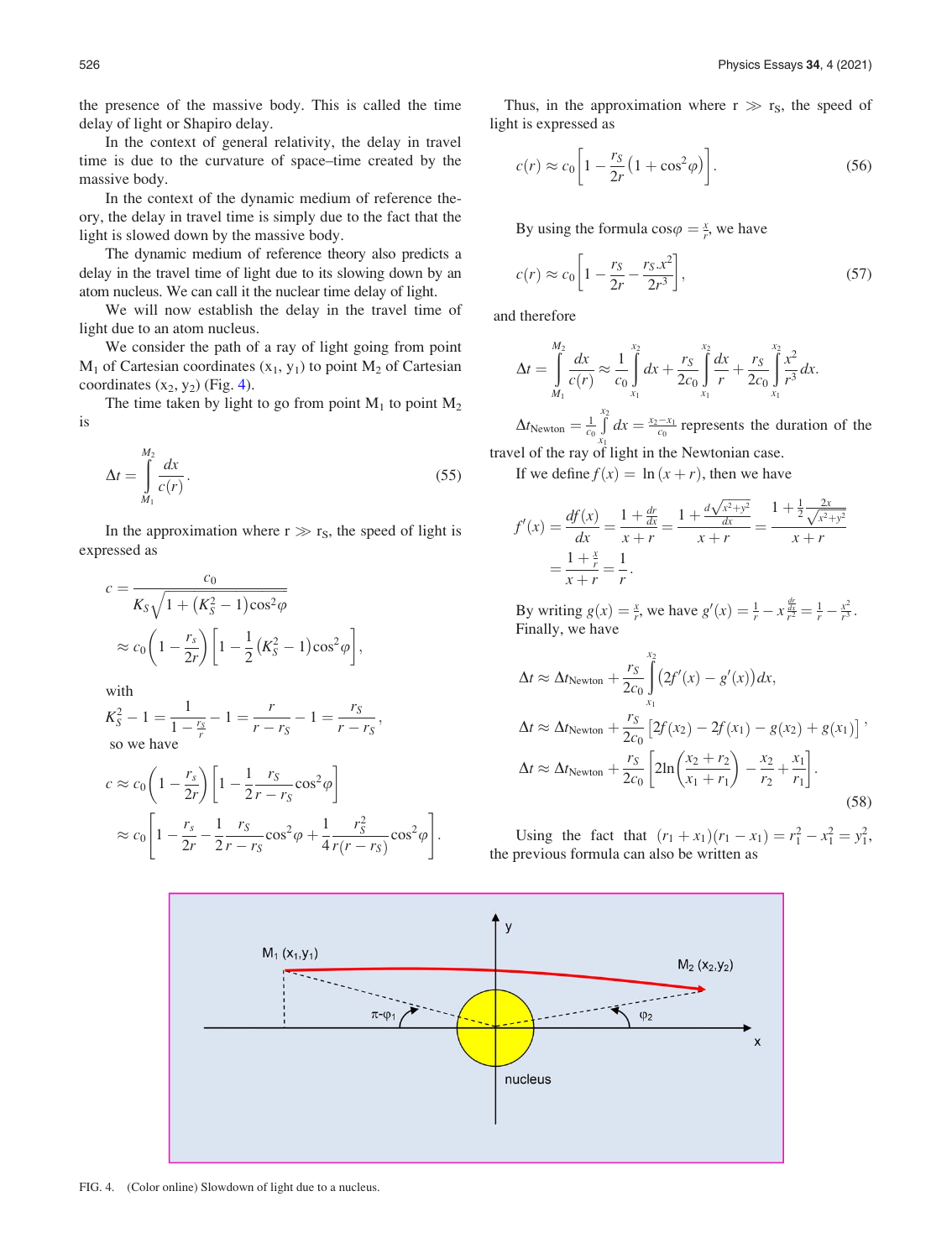$$
\Delta t \approx \Delta t_{\text{Newton}} + \frac{r_S}{2c_0} \left[ 2\ln\left(\frac{(r_2 + x_2)(r_1 - x_1)}{y_1^2}\right) - \frac{x_2}{r_2} + \frac{x_1}{r_1} \right] \tag{59}
$$

By using once again the relation  $\cos \varphi = \frac{x}{r}$ , we finally obtain  $\overline{r}$ 

$$
\Delta t \approx \Delta t_{\text{Newton}} + \frac{r_S}{2c_0} \left[ 2\ln\left(\frac{r_1 r_2}{y_1^2} (1 - \cos\varphi_1)(1 + \cos\varphi_2)\right) + \cos\varphi_1 - \cos\varphi_2 \right].
$$
\n(60)

Case where  $\varphi_1 \approx \pi$  and  $\varphi_2 \approx 0$  (that is to say, cos  $\varphi_1 \approx$  $-1$  and cos  $\varphi_2 \approx 1$ :

By observing that  $y_1 \approx r_{\text{min}}$ , we have

$$
\Delta t \approx \Delta t_{\text{Newton}} + \frac{r_S}{c_0} \left[ \ln \left( 4 \frac{r_1 r_2}{r_{\text{min}}^2} \right) - 1 \right]. \tag{61}
$$

## X. PROPOSED EXPERIMENT

The experiment uses a source emitting photons one at a time. Each photon passes near an atom nucleus as shown in Fig. 5.

The choice of a source emitting photons one at a time allows to achieve high accuracy on the emission time, reception time, and position of arrival of the photon.

This experiment will make it possible to verify the two following phenomena:

- The nuclear deflection of light.
- The nuclear time delay of light.

## A. Nuclear deflection of light

The deviation is given by the formula  $\delta_S = \frac{4KN_n s_n}{c_0^2 J_{\text{min}}} = 2 \frac{r_S}{r_{\text{min}}}$ with

- Speed of light:  $c_0 = 299\,792\,458\,m/s$ ,
- Strong constant:  $K \approx 10^{31}$  m s<sup>-2</sup>,

•  $s_n \approx 10^{-30}$  m<sup>2</sup>.

We deduce the value of the deviation for an atom nucleus of  $N_n = 4$  nucleons:

•  $\delta_{\rm S} \approx 0.2$  radians  $\approx 11^{\circ}$  for  $r_{\rm min} = 10$  fm.

The deflection of a photon passing 10 fm from an atomic nucleus of 4 nucleons is about 23 000 times greater than the deflection of the same photon passing near the surface of the Sun.

## B. Nuclear time delay of light

In Table [I,](#page-11-0) we give the results of the nuclear time delay of light by taking the following values:

- Speed of light:  $c_0 = 299\,792\,458\,m/s$ ,
- Strong constant:  $K \approx 10^{31}$  m s<sup>-2</sup>,
- Mass of the nucleon :  $m_n = 1.67 \times 10^{-27}$  kg,
- Number of nucleons in the nucleus:  $N_n = 10$  whence  $r_s \approx 2.5$  fm,
- $r_1 = r_2 = 5$  cm.

## C. Discussion about the nuclear time delay of light

The delays in the duration of the light path are far too small to be measured even by the most accurate atomic clocks.

The following parameters can be optimized for the greatest possible effect:

- increase  $N_n$ , that is to say, use an atom nucleus of the greatest possible mass,
- decrease the radial distance  $r_{\text{min}}$  (but this has a reduced effect due to the natural logarithm).

This optimization of the parameters may not be sufficient. We therefore propose that the photons make a large number of round trips over a duration of  $T_{total}$ .

The number of round trips made by the photons during the duration  $T_{total}$  is given by the formula